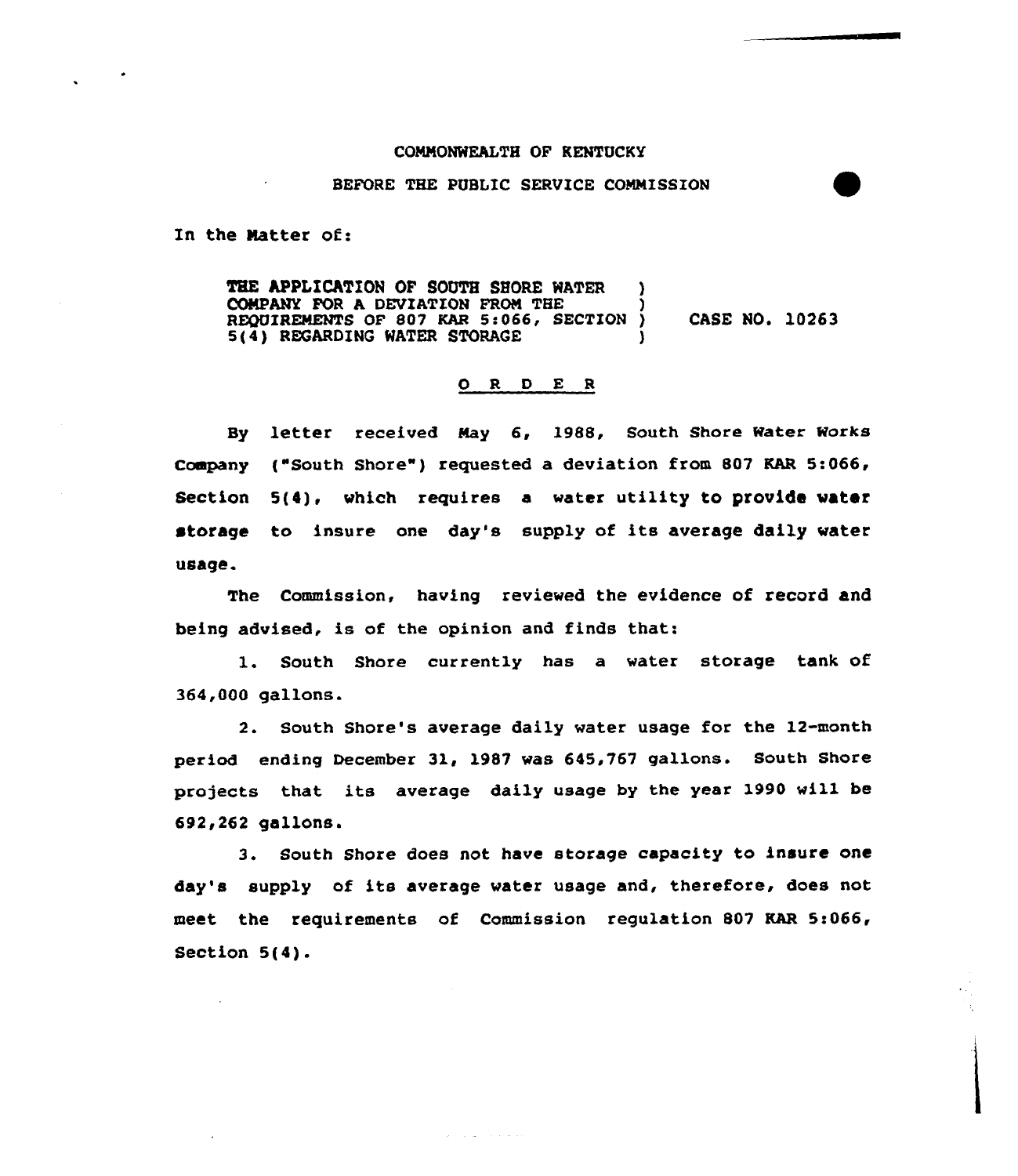4. South Shore provides water to Didier Taylor Refractories ("D.T.R."). D.T.R. consumed 8.2 to 21.7 percent of South Shore's monthly sale in 1987. D.T.R. has its own storage facility of 200,000 gallons.

5. South Shore provides water from nine water wells. It has four electric driven pumps of adequate capacity to supply South Shore storage tanks and the distribution system.

6. South Shore has experienced ll interruptions due to power failure.

7. South Shore should retain a professional engineer registered in the Commonwealth of Kentucky and experienced in the design and operation of water distribution systems. The engineering study should include an estimate of the costs involved in obtaining <sup>a</sup> new storage facility for South Shore. It should also include a detailed discussion of the financial effects that the funding arrangements would have on South Shore and its customers.

8. South Shore should be granted a deviation from 807 KAR 5:066, Section 5(4} until August 1, 1991 to proceed with the construction of additional water storage to meet Commission regulations.

9. South Shore should take all necessary steps to increase its water storage capacity to equal or exceed its average daily usage.

IT IS THEREFORE ORDERED that:

1. South Shore be and it hereby is granted a deviation from 807 EAR 5:066, Section 5(4} until August 1, 1991.

 $-2-$ 

mine the second that the season